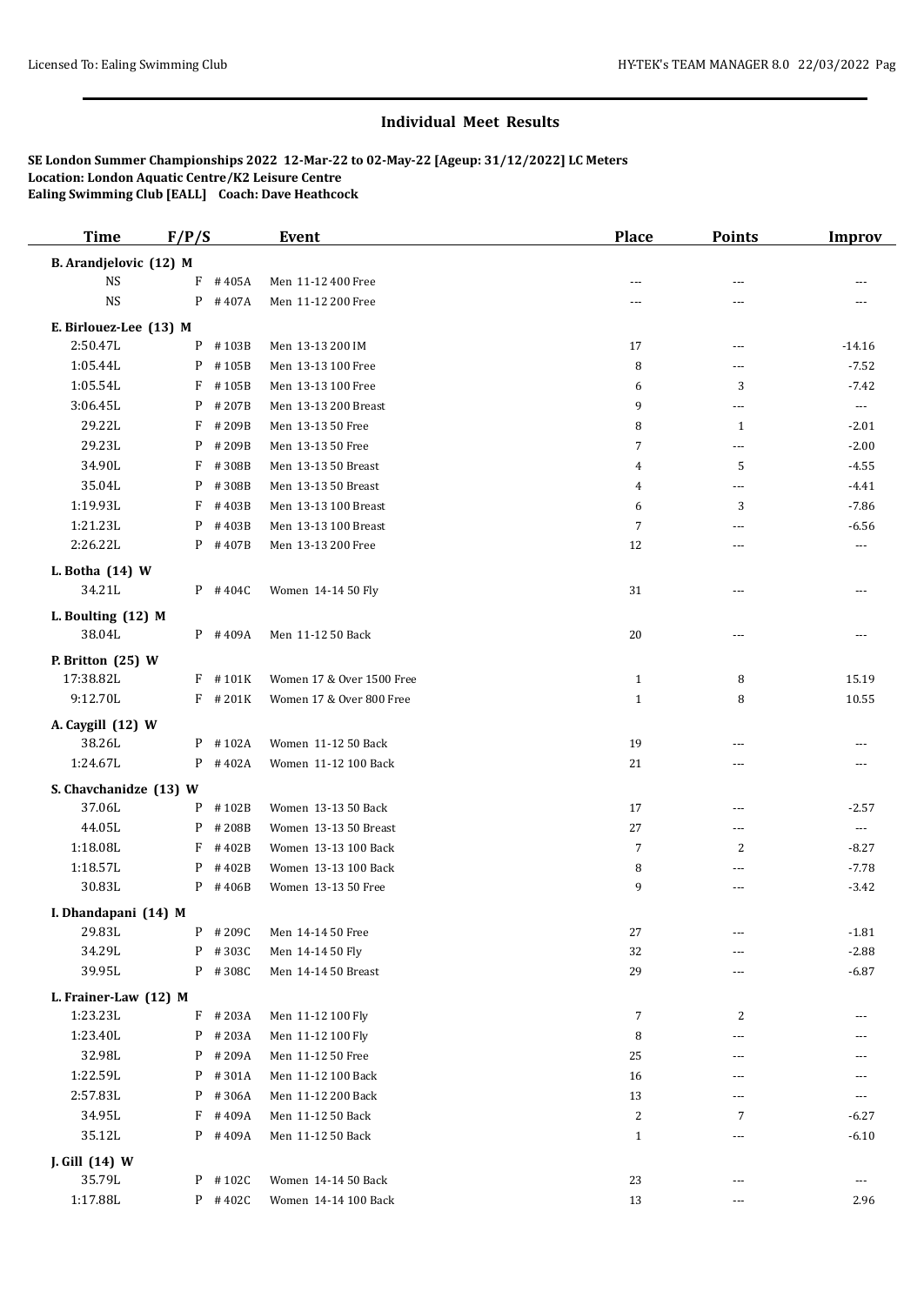## **Individual Meet Results**

**SE London Summer Championships 2022 12-Mar-22 to 02-May-22 [Ageup: 31/12/2022] LC Meters Location: London Aquatic Centre/K2 Leisure Centre Ealing Swimming Club [EALL] Coach: Dave Heathcock**

| <b>Time</b>                      | F/P/S |            | <b>Event</b>             | <b>Place</b>   | <b>Points</b>            | <b>Improv</b>        |
|----------------------------------|-------|------------|--------------------------|----------------|--------------------------|----------------------|
| T. Hovell (12) W                 |       |            |                          |                |                          |                      |
| 38.69L                           |       | $P$ #102A  | Women 11-12 50 Back      | 23             | $\overline{a}$           |                      |
| 43.94L                           |       | P #208A    | Women 11-12 50 Breast    | 19             | $- - -$                  |                      |
| 32.67L                           |       | $P$ #406A  | Women 11-12 50 Free      | 19             | $\cdots$                 |                      |
| I. Ingleton (12) W               |       |            |                          |                |                          |                      |
| 37.45L                           |       | P #102A    | Women 11-12 50 Back      | 10             | $\overline{\phantom{a}}$ |                      |
| 3:02.54L                         |       | $P$ # 202A | Women 11-12 200 IM       | 13             | $\overline{\phantom{a}}$ |                      |
| 1:10.53L                         |       | $F$ # 204A | Women 11-12 100 Free     | $\overline{7}$ | 2                        |                      |
| 1:11.25L                         |       | $P$ # 204A | Women 11-12 100 Free     | 8              | $\sim$ $\sim$            | ---                  |
| 42.24L                           |       | $P$ #208A  | Women 11-12 50 Breast    | 11             | $\sim$ $\sim$            | ---                  |
| 1:31.59L                         |       | $P$ #302A  | Women 11-12 100 Breast   | 9              | $- - -$                  | ---                  |
| 3:20.25L                         |       | P #307A    | Women 11-12 200 Breast   | 10             | $\overline{a}$           | $\overline{a}$       |
| 1:22.72L                         |       | $P$ #402A  | Women 11-12 100 Back     | 15             | $- - -$                  | ---                  |
| 37.38L                           |       | $P$ #404A  | Women 11-12 50 Fly       | 26             | $- - -$                  | ---                  |
| 31.38L                           |       | $P$ #406A  | Women 11-12 50 Free      | 9              | ---                      | ---                  |
| E. Kc (13) W                     |       |            |                          |                |                          |                      |
| 36.98L                           |       | P #102B    | Women 13-13 50 Back      | 16             | ---                      | $-0.93$              |
| 1:27.85L                         |       | $P$ #104B  | Women 13-13 100 Fly      | 12             | ---                      | $\scriptstyle\cdots$ |
| 1:09.77L                         |       | $P$ # 204B | Women 13-13 100 Free     | 12             | $\sim$ $\sim$            | $-3.11$              |
| 45.00L                           |       | $P$ # 208B | Women 13-13 50 Breast    | 28             | $\sim$ $\sim$            | 0.73                 |
| 34.01L                           |       | $P$ # 404B | Women 13-13 50 Fly       | 11             | ---                      | $-3.87$              |
| 30.70L                           | P     | #406B      | Women 13-13 50 Free      | 6              | $\overline{\phantom{a}}$ | $-1.17$              |
| 30.83L                           |       | $F$ #406B  | Women 13-13 50 Free      | 8              | 1                        | $-1.04$              |
|                                  |       |            |                          |                |                          |                      |
| <b>B.</b> Kowal (14) W<br>39.16L |       | $P$ # 208C | Women 14-14 50 Breast    | 12             | $\overline{a}$           | $-2.74$              |
| 1:26.04L                         |       | P #302C    | Women 14-14 100 Breast   | 18             | $\overline{a}$           | 2.70                 |
|                                  |       |            |                          |                |                          |                      |
| C. Kwok (12) M                   |       |            |                          |                |                          |                      |
| 44.86L                           |       | P #308A    | Men 11-12 50 Breast      | 28             | $\overline{a}$           |                      |
| 1:39.41L                         |       | $P$ #403A  | Men 11-12 100 Breast     | 21             | $\cdots$                 |                      |
| C. O'Toole (19) W                |       |            |                          |                |                          |                      |
| 9:14.47L                         |       | $F$ # 201K | Women 17 & Over 800 Free | $\overline{2}$ | 7                        | ---                  |
| H. Pytlowany (14) M              |       |            |                          |                |                          |                      |
| 2:34.12L                         |       | P #103C    | Men 14-14 200 IM         | $\overline{7}$ | $\cdots$                 | $-1.56$              |
| 2:42.32L                         |       | F #103C    | Men 14-14 200 IM         | 8              | $\mathbf{1}$             | 6.64                 |
| 1:02.97L                         |       | P #105C    | Men 14-14 100 Free       | 13             | $\overline{\phantom{a}}$ | $-0.59$              |
| 1:04.42L                         |       | $F$ # 203C | Men 14-14 100 Fly        | $\overline{4}$ | 5                        | $-3.47$              |
| 1:06.25L                         |       | $P$ # 203C | Men 14-14 100 Fly        | 3              | $\cdots$                 | $-1.64$              |
| 27.71L                           |       | P #209C    | Men 14-14 50 Free        | 7              | $\cdots$                 | $-3.60$              |
| 28.40L                           |       | $F$ # 209C | Men 14-14 50 Free        | 8              | 1                        | $-2.91$              |
| 29.25L                           |       | P #303C    | Men 14-14 50 Fly         | 5              | $\cdots$                 | $-6.34$              |
| 29.35L                           |       | $F$ # 303C | Men 14-14 50 Fly         | 5              | 4                        | $-6.24$              |
| D. Self (14) W                   |       |            |                          |                |                          |                      |
| 35.56L                           |       | P #102C    | Women 14-14 50 Back      | 18             | ---                      | $---$                |
| E. Sennis (14) W                 |       |            |                          |                |                          |                      |
| 41.50L                           |       | $P$ # 208C | Women 14-14 50 Breast    | 30             | $\overline{\phantom{a}}$ | $-5.33$              |